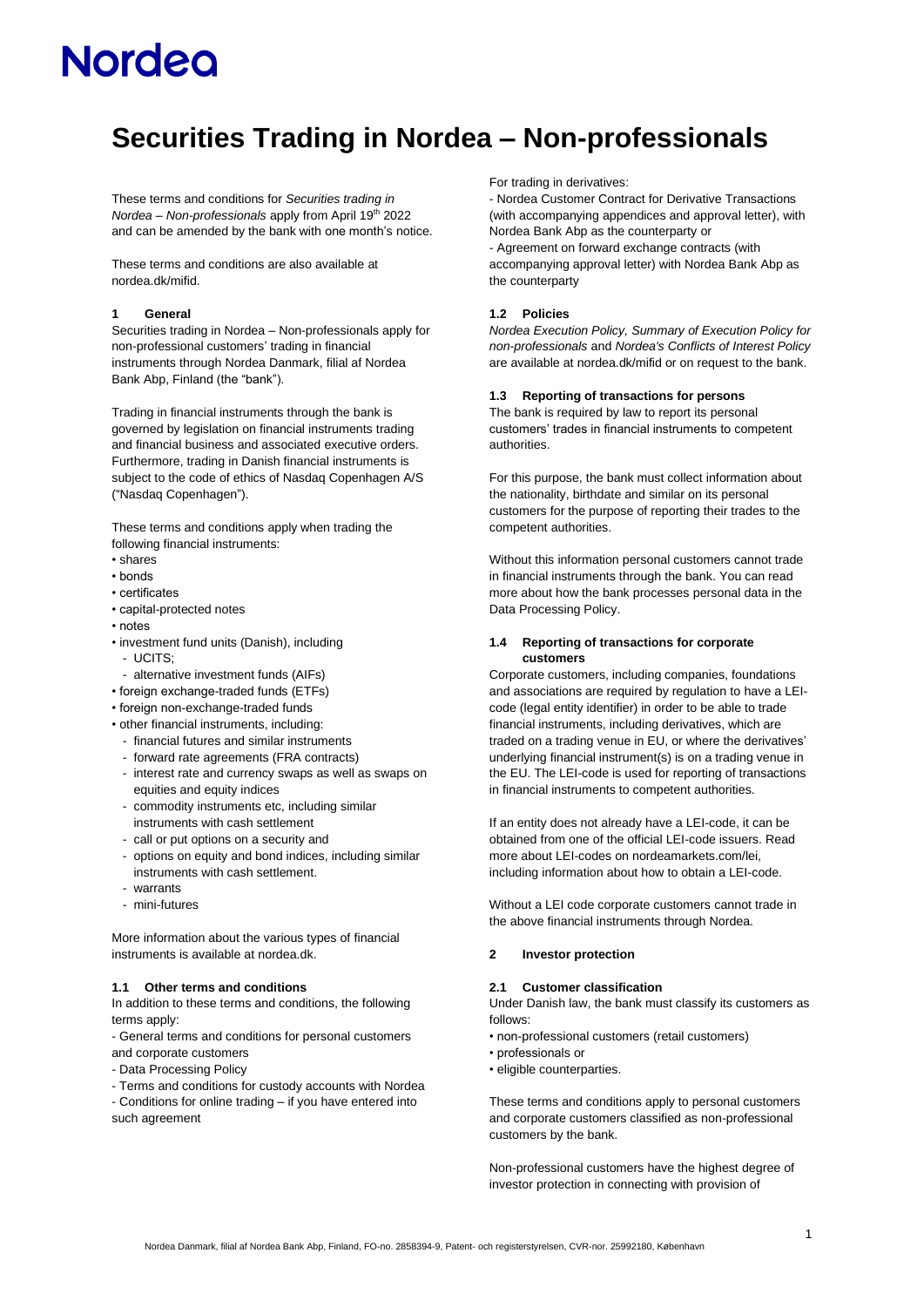investment advisory services and information about the various financial instruments, execution of orders and the risks associated with financial instruments trading. Where the bank provides investment advice, non-professional customers also receive a report prior to the execution of the order with information on whether the investment in suitable for the customer and on what basis.

### **2.2 Trading options in the bank**

There are the following options of trading financial instruments through the bank:

i) trading based on investment advice

ii) trading without investment advice (execution only).

In addition, Private Banking and Premium customers can give a portfolio management mandate to the bank by a separate agreement.

# **i) Trading based on investment advice**

When the bank provides investment advice, the bank must assess whether an investment is suitable for the customer.

Such assessment includes an assessment of the customer's experience and knowledge of the risks associated with the investment. The bank must also assess whether the investment meets the specific investment goals of the customer and whether the customer is able to assume the financial risks associated with the investment.

Based on this information the bank can provide investment advisory services to the customer and a recommendation as to whether the specific investment is suitable for the customer. The customer will receive a suitability report prior to the execution of the order, which describes whether the investment is suitable for the customer and complies with the criteria above.

If the customer wants to execute an order which the bank has found unsuitable for the customer, the customer will be notified and it will be stated in the suitability report.

If the bank does not receive the necessary information from the customer or if such information is inadequate or incorrect, the bank cannot determine whether the intended investment is suitable and/or appropriate for the customer.

### **ii) Trading without investment advice (execution only)**

#### **a. Non-complex financial instruments**

If the customer takes the initiative to invest in non-complex financial instruments such as shares, bonds, investment fund units and foreign funds (exchange-traded and nonexchange-traded) without investment advice, the bank must be instructed as to whether the customer wants to execute the order himself/herself (i.e. execution only). The bank always considers such an instruction to have been given when non-complex financial instruments are bought or sold via the bank's online trading platforms.

In such a case, the bank does not assess whether such an investment is appropriate for the customer, including whether the customer has the necessary experience and

knowledge about the risks associated with such investment.

#### **b. Complex financial instruments**

If the customer wants to invest in complex or high-risk financial instruments such as certain derivatives, unlisted shares, structured bonds, notes and certificates, the customer can also do so without receiving investment advice.

However, in such cases the bank is required to assess whether the investment is appropriate for the customer.

This involves an assessment of whether the customer has the necessary experience and knowledge of the risks associated with the investment.

If the bank determines that the investment is not appropriate for the customer, the customer will be informed accordingly.

If the bank does not receive the information necessary to make such assessment or if such information is inadequate or incorrect, the bank cannot determine whether the investment chosen is appropriate for the customer.

This will be the case no matter whether the trade is executed via an advisor or through the bank's online trading platforms.

### **2.3 Risk labelling**

In connection with advisory services related to financial instruments, the risk labelling of the recommended financial instruments will be explained. In some cases, the advisory services will be considered part of the ongoing advice. If so, no specific explanation of the risk labelling will be given prior to each transaction. Customers trading via the bank's online trading platforms can read more about risk labelling at nordea.dk/risikomærkning.

### **2.4 Relevant documents about risk for certain financial instruments**

For certain financial instruments, additional specific information must be made available for customers, including information on risks associated with the financial instrument.

For investment funds (UCITS) such document is called the "*Key Investor Information Document*".

For alternative investment funds (AIF) such document is called the "*Key Information Document*".

For packaged retail investment and insurance-based investment products (PRIIP), such information about these financial instruments' risk are described in a PRIIP "*Key Information Document*", which amongst other include certificates and structured products.

The bank makes these documents available to the customer for investment funds, alternative investment funds and PRIIPs which the bank distributes or cooperates with, in which case they are available through the bank or the bank's online trading platforms.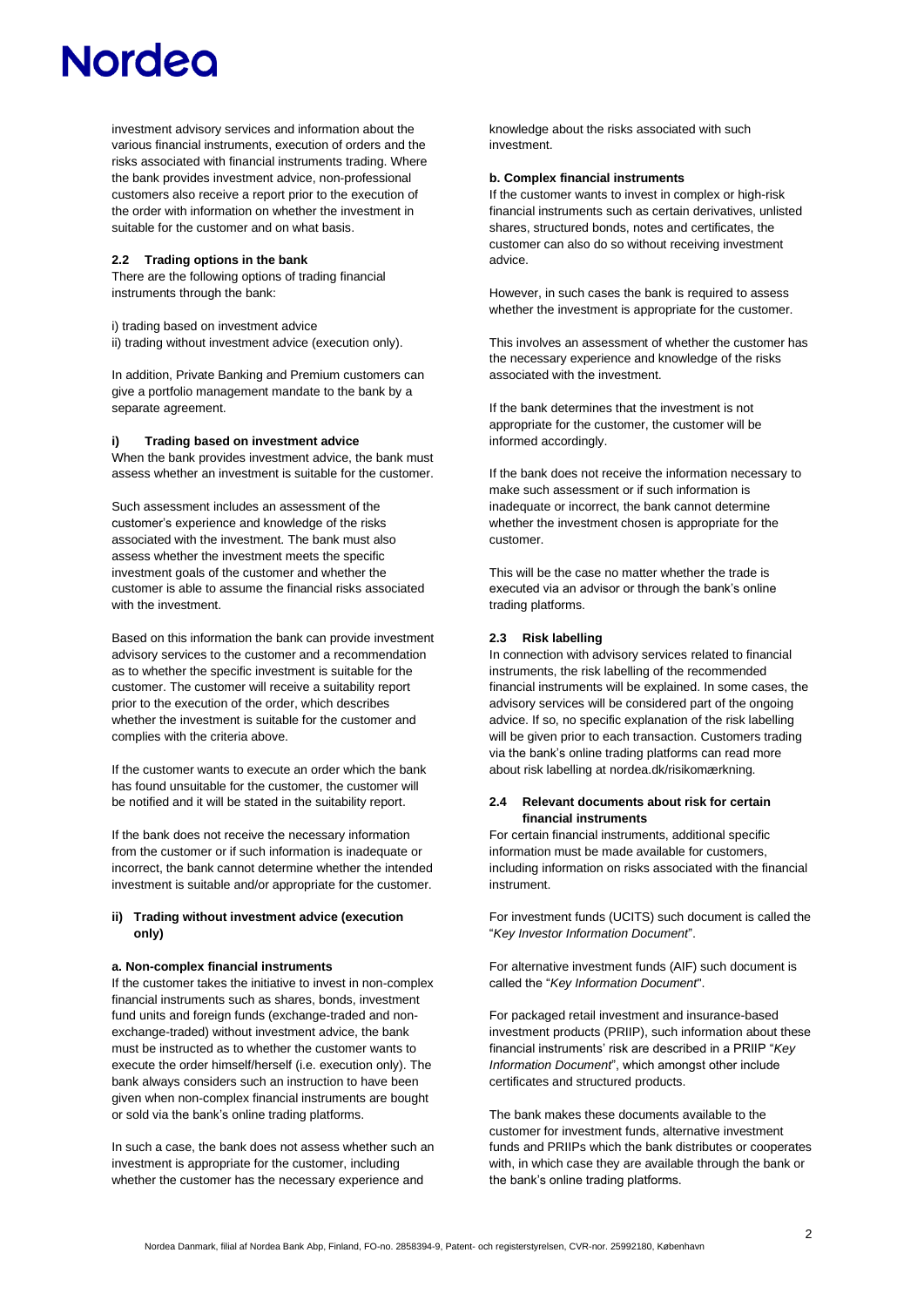### **2.5 Execution Policy**

The bank will ensure the customer the best possible result in accordance with the bank's Execution Policy.

The bank will generally consider the total consideration (market price/rate plus costs) as the key factor for the transaction with non-professional customers.

By signing an investment agreement or a custody agreement, the customer accepts the bank's Execution Policy and that orders may be executed outside a stock exchange or a similar trading venue for financial **instruments** 

# **3 Order types**

With the exception of trading in derivatives, the following applies to trading in financial instruments:

The bank deals in all kinds of Danish and foreign shares and bonds – both listed and unlisted. Transactions can be made for both small and large amounts. However, certain transactions may be subject to thresholds on the trading amount.

On request, the bank can generally inform the customer about the liquidity of individual financial instruments.

A list of the main trading venues used by the bank is available at nordea.dk/mifid.

Orders for any amount may in principle be traded, but at some stock exchanges and trading venues certain types of financial instruments are subject to requirements of official order sizes, minimum trading lots or a so-called small order book, which means that order sizes that deviate from the official trading lots will be traded via this so-called small order book. In such a case the execution of the transaction may take a longer time.

When the bank has executed an order on behalf of the customer, the customer will receive a settlement note.

Orders in financial instruments can be executed as the following order types:

- stock exchange transactions (limit orders or market orders)

- trigger orders
- trade with Nordea
- immediate transaction
- commission orders.

The order type depends on the type of financial instrument and the trading venue.

The bank may act as a systematic internaliser or counterparty for customer orders in certain financial instruments. This means that the order will be executed outside a trading venue with Nordea Bank Abp as the counterparty on its own account. This is always the case with *trade with Nordea* and *immediate transactions* and may be the case for *market orders* and *commission orders*.

When the bank is a systematic internaliser in a financial instrument, the bank is in certain cases required to publish and provide firm quotes to its customers. The obligations are amongst others dependent upon the liquidity of the relevant financial instruments. There can also be limitations in the tradable amounts.

Please contact the bank for more information on which financial instruments that the bank is a systematic internaliser in and where the prices are published.

If you place a buy- or a sell order for a non-Danish share and the issuer executes a stock split or a reverse stock split, the original order will not be adjusted and will generally be executed in accordance with the original instructions (without any adjustment of the amount or limit price). In case of a sell order where there are insufficient shares (known as a shortfall) on your custody account at the settlement date, the bank may purchase sufficient shares on your behalf (with standard costs and charges) to cover such shortfall so the bank can deliver the sold shares to the counterparty of the trade. Your account will be debited such costs and price of the financial instruments to cover any such shortfall (if applicable).

### **3.1 Stock exchange transactions in general**

When an order is executed as a stock exchange transaction, self-dealing may occur. As a result, Nordea Bank Abp will become the customer's counterparty on the trading venue. For Danish financial instruments this will be shown on the settlement note.

Orders for both shares and bonds are settled according to the auto-match principle. Orders are settled in the order they are received provided that the prices match.

There may be trades which match the customer's order without the customer's order being settled. The reason is that the order was not at the front of the queue.

Stock exchange transactions can be effected via Danish or foreign stock exchanges (regulated markets) or other types of trading venues (multilateral trading facility or organised trading facility).

If the customer's order involves less liquid financial instruments, there is a risk that the order will not be executed.

A number of factors may cause market prices of financial instruments to suddenly change significantly, for example large dividend payments and the issue of subscription rights. The bank is not obliged to take such changes into account when processing the customer's order. Therefore, customers must monitor their non-settled orders on an ongoing basis if they want to cancel them in case market conditions change in such a way that they no longer want the orders effected at the quoted price.

An order is valid on the business day of the relevant exchange where it is placed unless otherwise agreed with the bank.

In case an order is placed after the relevant exchange's trading hours, the order will only be transmitted to the exchange on the following business day depending on the relevant order type.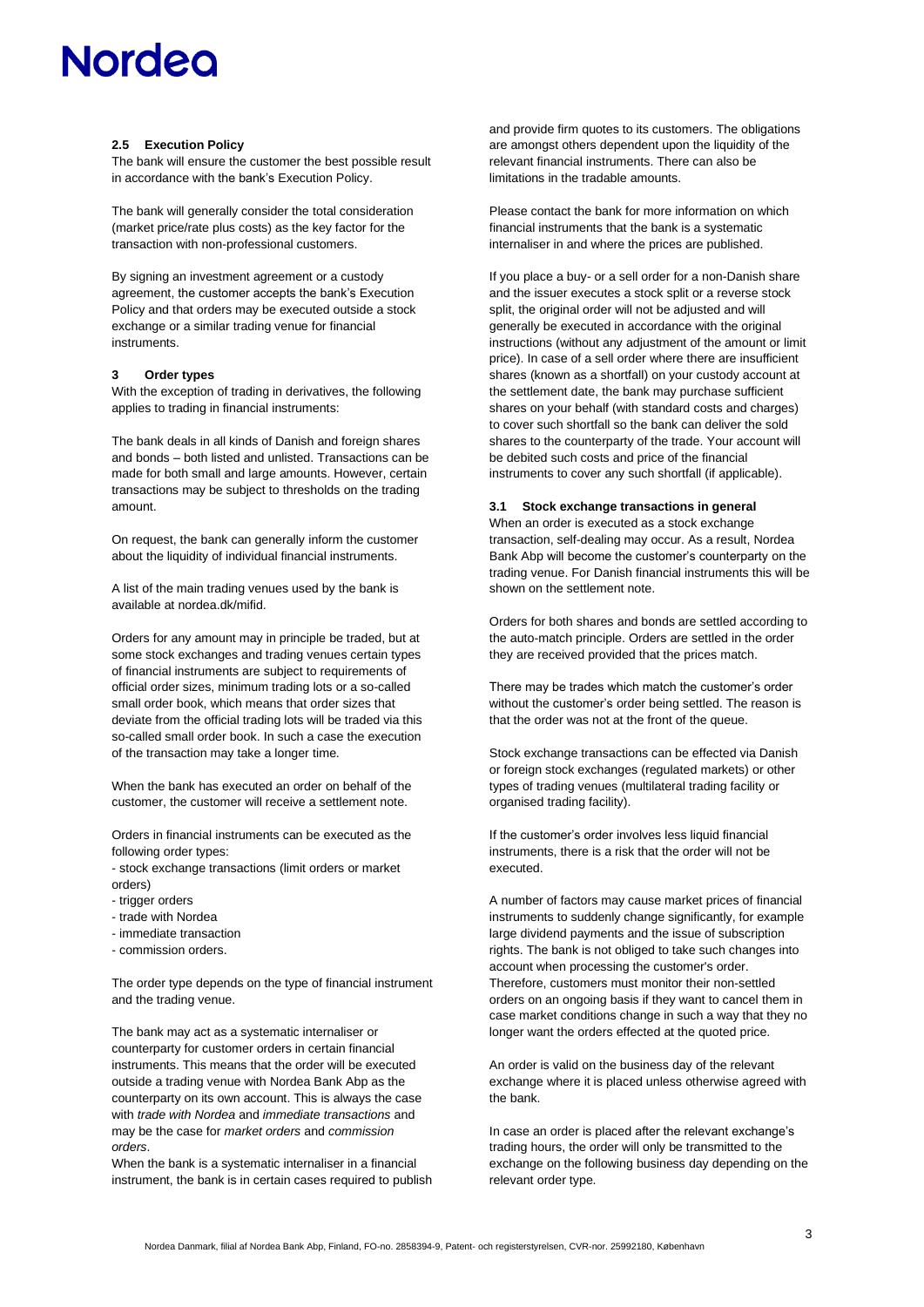### **3.2 Stock exchange limit orders (limit order)**

Where the customer wants to place a maximum price on purchase orders or minimum price for sale orders, the order type limit order should be used. Once the customer has placed a limit order, the order will be transmitted to a relevant stock exchange where it may be settled partially or in whole, when the limit price is reached or better, and (where relevant) when any orders in the order queue with the same limit have been settled. Some orders are executed through a broker which handles the order on behalf of the bank.

When executing trades as a limit order, the customer must choose a limit price and the period where the order will be active.

When trading the customer acknowledges the possibility for partial settlement of an order. The unsettled part of the order will remain active until it settles or the limitation period expires.

#### **3.3 Stock exchange market orders (market order)**

If the customer wants to execute orders at the current market price, the customer may place the order as a "market order". This order type is only available for certain shares and fund units within the trading hours of the relevant exchange.

The order is valid for the business day (of the relevant exchange) where it is placed and will be executed as fast as possible depending on whether there is a sufficient bid/ask size on the relevant exchange to settle such order.

Where there is an insufficient bid/ask size on Nordic exchanges (Norway, Denmark, Finland and Sweden) to settle the full market order, the bank utilises a stock function whereby the order will settle partially, while the remaining and unsettled part will be cancelled (so called Fill and Kill). This mitigates the risk of the customer obtaining an unfavourable price on the remaining unsettled part.

Fill and Kill is not applied on market orders on non-Nordic exchanges.

In connection with the placing of a market order it is possible for the customer to indicate an amount that the customer wants to purchase financial instruments for. The bank will then convert the indicated amount to the corresponding number of financial instruments based on the current market price at the time of the order (rounded down to the nearest integer) and transmit the order to the market. However, since the market price may change from the time of such conversion until the order settles in the market, it can result in the customer trading for a larger amount than initially indicated. If the customer does not want to take this risk, the customer should instead choose a limit order.

### **3.4 Orders with a hidden volume**

At some stock exchanges and trading venues orders with a hidden volume may be traded. Orders having a hidden volume are used if the customer wants to hide part of its total bid or offer. Of the total order only the selected

volume is shown on the stock exchange and only the selected volume will have priority in the order of transactions. There are minimum order amounts on certain exchanges in order to trade with a hidden volume. However, the customer should note that this does not apply in connection with auctions. Orders having a hidden volume are executed on the same conditions as other stock exchange transactions.

### **3.5 Trigger orders**

A trigger order is an advanced trading function which monitors the market and gives you the option of automatically selling or buying a financial instrument, if the market price rises or falls to a certain level. Trigger orders can be used on most trading venues.

A trigger order consists of an activation price where the trigger order is activated and an order function. If the market price of the relevant financial instrument on the relevant trading venue chosen by the customer reaches the activation price (which the customer has chosen), the order function is activated and a purchase or sell order is automatically generated and transmitted to the relevant trading venue on behalf of the customer. The customer is consequently bound by an order which has been triggered and cannot subsequently annul the order if it has been executed. An activated trigger order is handled the same way as a limit order.

A trigger order is active in the relevant period chosen (maximum of 30 days in total which comprises the days before and after the activation of the trigger order), or a period set by the bank (from time to time).

Where a trigger order has been activated (i.e. the activation price has been reached in the market), the bank verifies whether one or more of the following annulment criteria are met before the order is transmitted to a trading venue:

- the order exceeds the threshold for investing with pension funds (only relevant for pension funds), including the 20% issuer threshold;
- There is not a enough shares in the customer's custody account which the customer wants to sell;
- the activation price deviates from the actual market price with a large amount (deviation limits)

Where one or more of the above criteria are met, the order is annulled and will not be transmitted to the relevant trading venue. The above criteria are the most common annulment reasons; however other types of annulment criteria may apply.

The relevant deviation limits can at any time be found in the bank's online trading platforms or by contacting the bank.

**3.6 Immediate transactions and Trade with Nordea** For certain financial instrument, the bank offers the order

types *Immediate transaction* and *Trade with Nordea*. With respect to the order type *Immediate transaction*, the customer is trading against the bank's trading portfolio at prices that reflect the prevailing market conditions.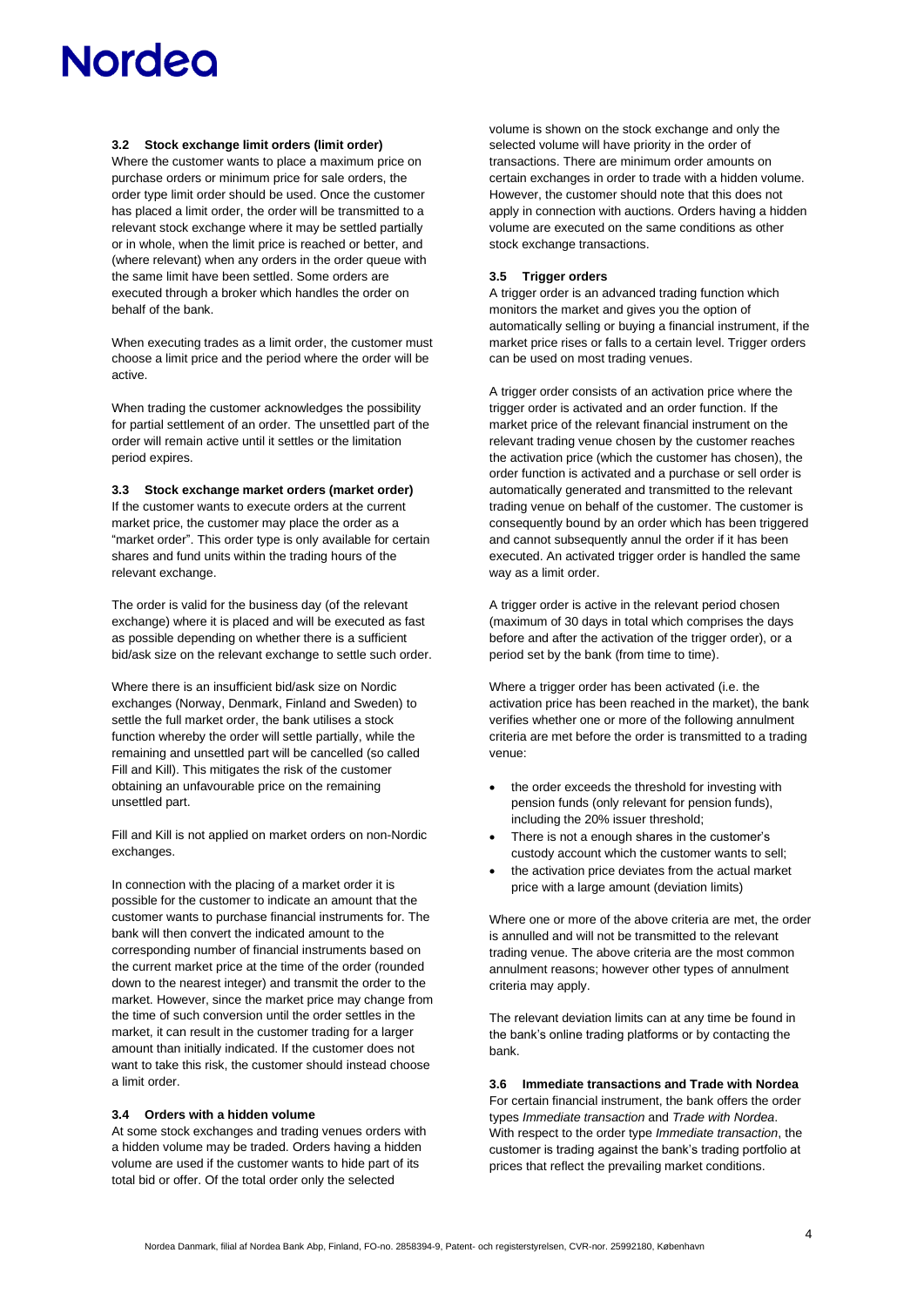*Immediate transactions* are offered for those financial instruments which the bank selects, typically the most liquid bonds, shares and investment funds listed on Nasdaq Copenhagen. The tradable amount which is offered depends on how liquid the financial instrument is, which will be shown in the bank's online trading platforms. *Immediate transactions* are available during the trading hours of the exchange.

With respect to the order type *Trade with Nordea*, the customer requests a quote from the bank for a financial instrument. The order type is available for the financial instruments selected by the bank.

If the bank chooses to provide a quote to the customer, the customer can either accept or reject the quote. The quote is only valid immediately after it is given and must be accepted or rejected promptly.

If trading via the bank's online trading platforms, it will be confirmed during the confirmation process in the bank's online trading platforms when the quote has been accepted and thereby is binding.

More information about which financial instruments that can be traded as an *Immediate transaction* or a *Trade with Nordea*, including any limitations on the tradable amount, can be obtained by contacting the bank or through the bank's online trading platforms.

### **3.7 Commission orders**

Where it is not possible for the customer to trade a specific bond, share or investment fund unit or the customer does not want to execute a stock exchange transaction, the order can be executed as a commission transaction. The bank will then try and execute the order in the best possible way for the customer in accordance with the bank's execution policy.

Orders concerning unlisted financial instruments and foreign bonds are always executed as commission transactions, while orders concerning foreign nonexchange-traded funds are always executed as commission transactions with a limit option.

Orders on a commission basis can be executed as a stock exchange transaction, a broker or outside a trading venue with the bank as the counterparty at the bank's discretion.

When an order is on commission and the transaction is executed as a stock exchange transaction, self-dealing may occur as stated under stock exchange transactions.

An order on commission may be settled partially. The bank is entitled to reject a request for a commission order, in which case the customer will be informed of such rejection.

### **3.8 Commission orders in new share issues or initial public offering**

Commission orders are used in connection with new share issues or initial public offerings (IPO), where the financial instrument is not yet listed on Nasdaq Copenhagen.

When a commission order is given, it will be settled pursuant to the terms for the respective initial public offering.

An order on commission may be settled in part. Settlement in part occurs if the entire order cannot be settled in one transaction.

### **3.9 Commission orders in foreign non-exchangetraded funds**

Orders concerning foreign non-exchange-traded funds are always executed as commission transactions.

An order on commission is executed via a foreign broker or a trading venue handling the sale or purchase of units.

Foreign non-exchange-traded funds are traded by buying (subscribing for) or selling (redeeming) units of the relevant fund. Units are bought and sold at a price calculated by the management company of the fund based on the net asset value of the fund plus an addition or less a deduction, if applicable, as laid down in the rules of the fund. This price is calculated regularly (typically on each trading day of the fund) and applies to both orders for purchase and sale of units in the fund made to the fund during the period (typically the day) up to the calculation.

Accordingly, the price is not known when the customer submits the order to the bank. Once the price is known, the customer can obtain it from the bank.

For an order to be included on the relevant trading day, it must be received before the cut-off time for the trading day in question. The cut-off time appears when the customer submits the order.

# **3.10 Pro forma transactions**

Pro forma transactions are applied if the buyer and the seller are the same physical or legal person. If the customer for example wants to trade a financial instrument between his/her open custody account and pensionrelated custody account, a pro forma transaction can be chosen. Transactions are executed with buying and selling taking place at the same price. The traded price is fixed by the bank/the market.

### **3.11 Registration in custody account and payment**

Danish financial instruments are registered in the customer's custody account. Payment is usually effected on the second business day after the trade date. For example, bonds bought on a Friday will be registered in the customer's custody account on the following Tuesday.

When trading foreign financial instruments, the period prior to registration and payment varies depending on the country of trading and the security traded.

Once the order has been executed, the bank will send a trade confirmation stipulating the time of registration in the custody account and payment. The customer must immediately object if the trade confirmation does not match the agreed transaction.

As collateral for the customer's payment obligation when executing buy orders, the bank has a temporary lien on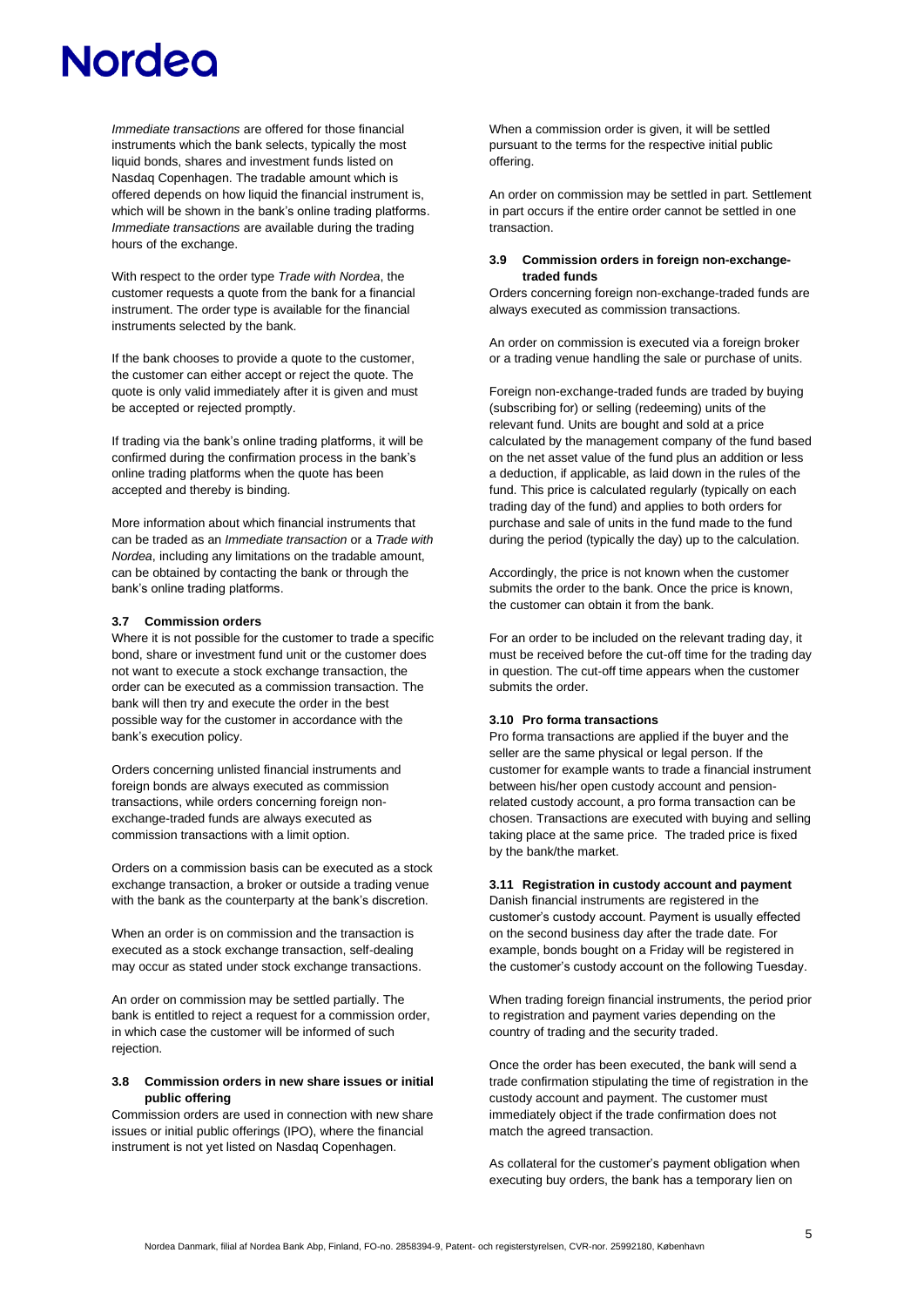the acquired financial instruments. The customer may only buy financial instruments if there is sufficient cash (or available credit line) on the customer's cash account on the settlement date. Where there is insufficient cash on the cash account on the settlement date, the bank may sell the relevant financial instruments on behalf of the customer to cover any shortfall. A deficit will be debited the customer's cash account.

It is not possible to recommend a specific order type. The choice depends on the current situation and preferences. The overall advantages and disadvantages are listed in the following table.

| 3.12 Advantages and disadvantages of different order<br>types |            |  |
|---------------------------------------------------------------|------------|--|
|                                                               |            |  |
| Order type                                                    | Advantages |  |

| Order type                                     | <b>Advantages</b>                                                                                                                                                                                                                                                                                                                                                                                                                                                                                                                                                                                                      | <b>Disadvantages</b>                                                                                                                                                                                                                                                                                                                                                                                                                                                                                                                                                                                                                                                                                                                                                                                                                                                                                                                                      |
|------------------------------------------------|------------------------------------------------------------------------------------------------------------------------------------------------------------------------------------------------------------------------------------------------------------------------------------------------------------------------------------------------------------------------------------------------------------------------------------------------------------------------------------------------------------------------------------------------------------------------------------------------------------------------|-----------------------------------------------------------------------------------------------------------------------------------------------------------------------------------------------------------------------------------------------------------------------------------------------------------------------------------------------------------------------------------------------------------------------------------------------------------------------------------------------------------------------------------------------------------------------------------------------------------------------------------------------------------------------------------------------------------------------------------------------------------------------------------------------------------------------------------------------------------------------------------------------------------------------------------------------------------|
| Market orders                                  | For those financial instruments where such<br>$\bullet$<br>order is possible, the liquidity is usually high.                                                                                                                                                                                                                                                                                                                                                                                                                                                                                                           | $\bullet$<br>Necessary to make sure that the amount of<br>financial instruments that you want to trade<br>also reflects the order depth in the market.<br>Necessary to check whether the order was<br>$\bullet$<br>executed and at what price.<br>The actual price is not known prior to the<br>execution of the order.                                                                                                                                                                                                                                                                                                                                                                                                                                                                                                                                                                                                                                   |
| Limit orders                                   | The order is placed "on the market" at the<br>$\bullet$<br>desired price.<br>Limit based on price expectations.<br>$\bullet$<br>Order is executed at market price or better.<br>$\bullet$                                                                                                                                                                                                                                                                                                                                                                                                                              | Risk of settlement in part.<br>$\bullet$<br>Requires the customer to decide on a price<br>$\bullet$<br>that the customer is willing to trade at.<br>No guarantee that the transaction is<br>$\bullet$<br>executed.                                                                                                                                                                                                                                                                                                                                                                                                                                                                                                                                                                                                                                                                                                                                        |
| Orders with a hidden<br>volume                 | Impact the market to a lesser degree.<br>$\bullet$                                                                                                                                                                                                                                                                                                                                                                                                                                                                                                                                                                     | Only priority for the volume shown.<br>$\bullet$<br>The entire order volume is shown at<br>auctions.                                                                                                                                                                                                                                                                                                                                                                                                                                                                                                                                                                                                                                                                                                                                                                                                                                                      |
| Trigger orders                                 | Possibility of buying or selling a financial<br>$\bullet$<br>instrument, if the market price rises or falls to a<br>certain level.                                                                                                                                                                                                                                                                                                                                                                                                                                                                                     | The order is automatically transmitted to<br>$\bullet$<br>the trading venue when the activation price<br>is reached, so you do not have any control<br>of when it will be transmitted.<br>Increases/reductions of an issuer's share<br>$\bullet$<br>capital may affect the market price, which<br>may activate the trigger order;.<br>Stock split or reverse splits may have an<br>$\bullet$<br>unexpected effect on the trigger order.<br>Requires a continuous monitoring of the<br>$\bullet$<br>market by the customer to avoid that the<br>trigger order is activated due to certain<br>unforeseen events on the market, which<br>may have an impact on the trigger order.<br>Where the trigger order is activated, it is<br>not certain that the other is actually<br>transmitted to the market, namely where<br>the order breaches the bank's deviation<br>limits or similar regulatory requirements,<br>which results in the order being annulled. |
| Immediate transaction<br>and trade with Nordea | The price is immediately available.<br>$\bullet$<br>The whole trade us executed in one trade<br>$\bullet$<br>(within the amount limit set by the bank).<br>The available amount is often higher than the<br>$\bullet$<br>best bid/ask on the relevant exchange.                                                                                                                                                                                                                                                                                                                                                        | The customer shall consider the spread<br>between the sale/buy prices.<br>The available amount can be lower than<br>$\bullet$<br>the best bid/ask on the relevant exchange.<br>Only available for certain financial<br>instruments.                                                                                                                                                                                                                                                                                                                                                                                                                                                                                                                                                                                                                                                                                                                       |
| Commission<br>transactions                     | The order is placed at the trading venue or<br>$\bullet$<br>transmitted to a broker where the best<br>execution is expected to be obtained.<br>If the order is passed on to a securities dealer,<br>$\bullet$<br>the securities dealer will be chosen on its ability<br>to obtain the best possible execution of the<br>order.<br>Does not require any major insight into the<br>$\bullet$<br>securities market.<br>In connection with initial public offerings, the<br>$\bullet$<br>order will be executed pursuant to the terms of<br>the prospectus and other material for the<br>relevant initial public offering. | Risk of settlement in part.<br>$\bullet$<br>The price is not known immediately.<br>$\bullet$                                                                                                                                                                                                                                                                                                                                                                                                                                                                                                                                                                                                                                                                                                                                                                                                                                                              |
| Commission<br>transactions in foreign          | Does not require any major insight into the<br>$\bullet$<br>securities market.                                                                                                                                                                                                                                                                                                                                                                                                                                                                                                                                         | The price is not known immediately.<br>No limit option.                                                                                                                                                                                                                                                                                                                                                                                                                                                                                                                                                                                                                                                                                                                                                                                                                                                                                                   |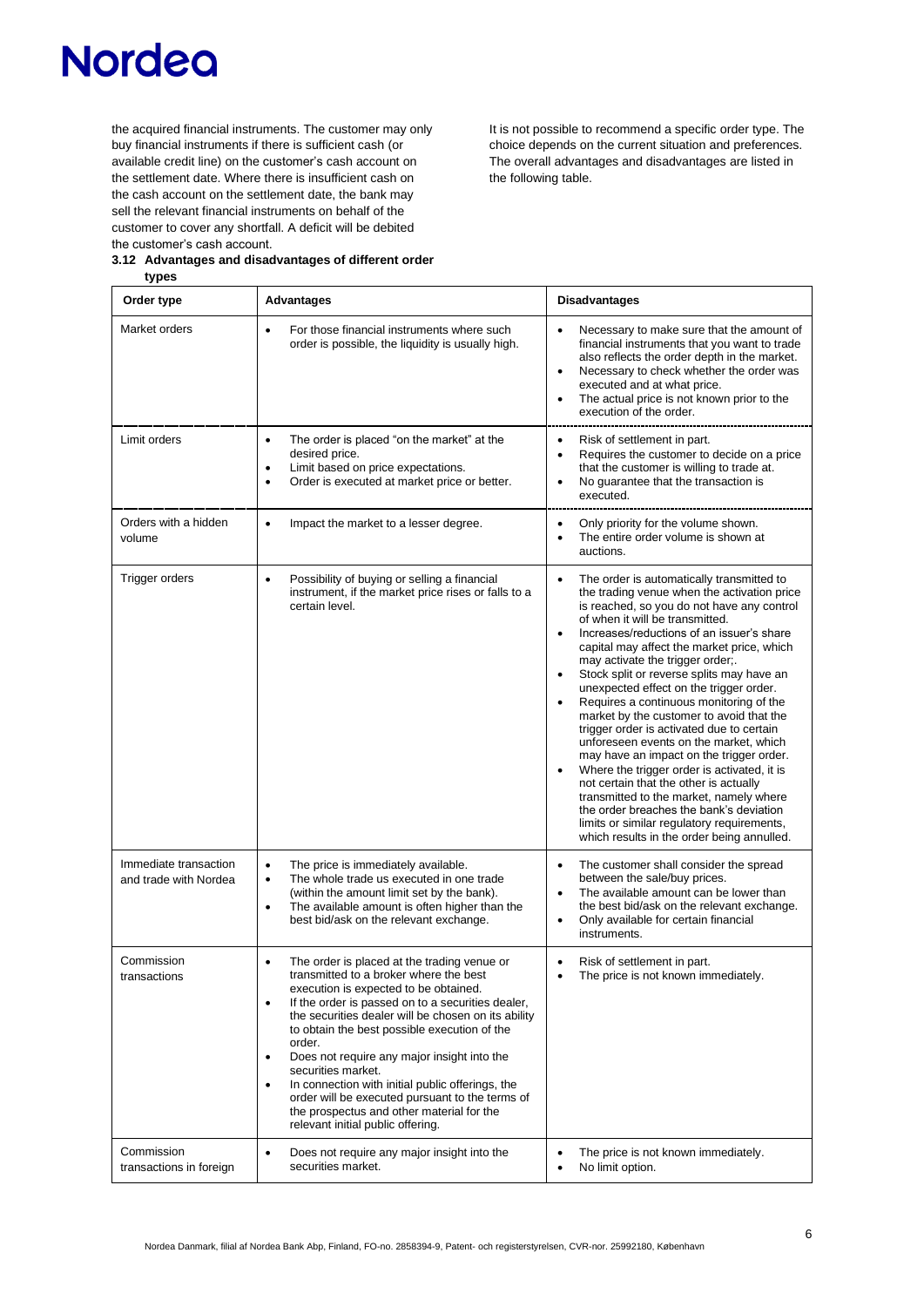# <u>lordeo</u>

| non-exchange traded<br>funds | Price fixed by the management company of the<br>tund. |  |
|------------------------------|-------------------------------------------------------|--|
|                              |                                                       |  |

#### **4 Cancellation and amending of orders and transactions**

### **4.1 The customer's cancellation and amendment of orders**

With respect of the different order types there may be a possibility (but no certainty) to amend or cancel an order either via the bank or the bank's online trading platforms. If an order is amended it will lose its priority in the relevant market and the amended order will have a priority as a new order. If the order is already executed it is not possible to amend or cancel it.

With respect to orders for foreign financial instruments that are not yet settled, they may be cancelled before 8.00 CET and after 22.00 CET on business days and during weekends. Between 8.00 and 22.00 cancellation can be requested, but cancellation of the order cannot be guaranteed.

As regards foreign non-exchange-traded funds, cancellation is possible until the cut-off time for the relevant fund. After that time the transaction is binding.

# **4.2 The bank's cancellation of orders**

The bank is entitled, but not obliged, to cancel orders from customers, which the bank does not consider reflect the prevailing market conditions or where there is a risk of market abuse. The bank is entitled, but not obliged, to contact customers by telephone ahead of such cancellations. In case an order is cancelled, the bank will notify the customer. Where the bank has reason to believe that the order is part of money-laundering schemes or financing of terror, the bank is furthermore entitled to suspend or annul the order.

# **4.3 The bank's cancellation of transactions**

Under the Nasdaq Nordic rules the Nasdaq Nordic exchanges (including Nasdaq Copenhagen) reserve the right among other things to cancel transactions - if they are the result of error or mistake which is caused by technical or manual error at the relevant Nasdaq exchange, a member or a member's customer; - if technical disruptions occur in the trading and/or clearing systems beyond the member's control; or - if the relevant Nasdaq exchange finds that legislation or administrative provisions have been indisputably and materially breached.

The bank reserves the right to cancel transactions according to the same criteria as the Nasdaq Nordic rules and is not responsible for any cancellation by a Nasdaq Nordic stock exchange.

The bank reserves the right to cancel transactions entered into via other trading venues according to the same criteria as the rules of such other trading venues apply and the bank is not responsible for any cancellation made by such other trading venues.

### **5 Liability**

The bank is liable for losses due to negligence in accordance with Danish law.

Even in areas subject to stricter liability, the bank is not liable for any loss caused by:

- malfunction of or lack of access to the bank's IT-systems or loss of data in such systems;

- an investment not having yielded the expected return; - misjudgement as to whether a transaction is suitable or appropriate if the customer has contributed to the wrong assessment;

- any indirect loss as a result of consequential loss, loss due to business interruption or loss of income;

- the tax consequences of executed transactions;

- errors and omissions in the information provided unless it is established that they were caused by intent or gross negligence on the part of the bank;

- errors in prices from Nasdaq Copenhagen, other stock exchanges or Refinitiv Limited;

- settlement in part of an order;

- strikes, lockouts, boycotts or blockades, whether or not the dispute is aimed at the bank or the bank or its organisation has started the dispute, and notwithstanding the reason for the dispute; this also applies if the dispute affects parts of the bank.

The bank will not be exempt from liability:

- if the bank should have anticipated the cause of the loss when the agreement was entered into, or should have avoided or overcome the cause of the loss, or - if the bank, in any case, is liable for the cause of the loss according to Danish law.

# **6 Commissions and conflicts of interest**

The bank provides non-independent investment advice. The bank may receive commissions (inducements) in connection with investment advice and services connected thereto if the purpose is to increase the quality of the advisory services provided, such commissions do not prevent the bank from fulfilling its obligation to act in accordance with the customer's interests and the customer has been informed of such commissions.

The objective of the bank's Conflicts of Interest Policy is to ensure that such conflicts are minimised or avoided. A list of the business partners in the investment area that the bank receives commissions from is available at nordea.dk/mifid.

# **7 Taxation**

Customers are advised to contact a tax advisor about the tax consequences of investing in financial instruments.

# **8 Electronic communication and information to customers**

The bank may use electronic communication to give information to the customer on financial instruments unless otherwise agreed with the bank.

Unless otherwise agreed, the bank does not receive orders via e-mail or via mail in netbank.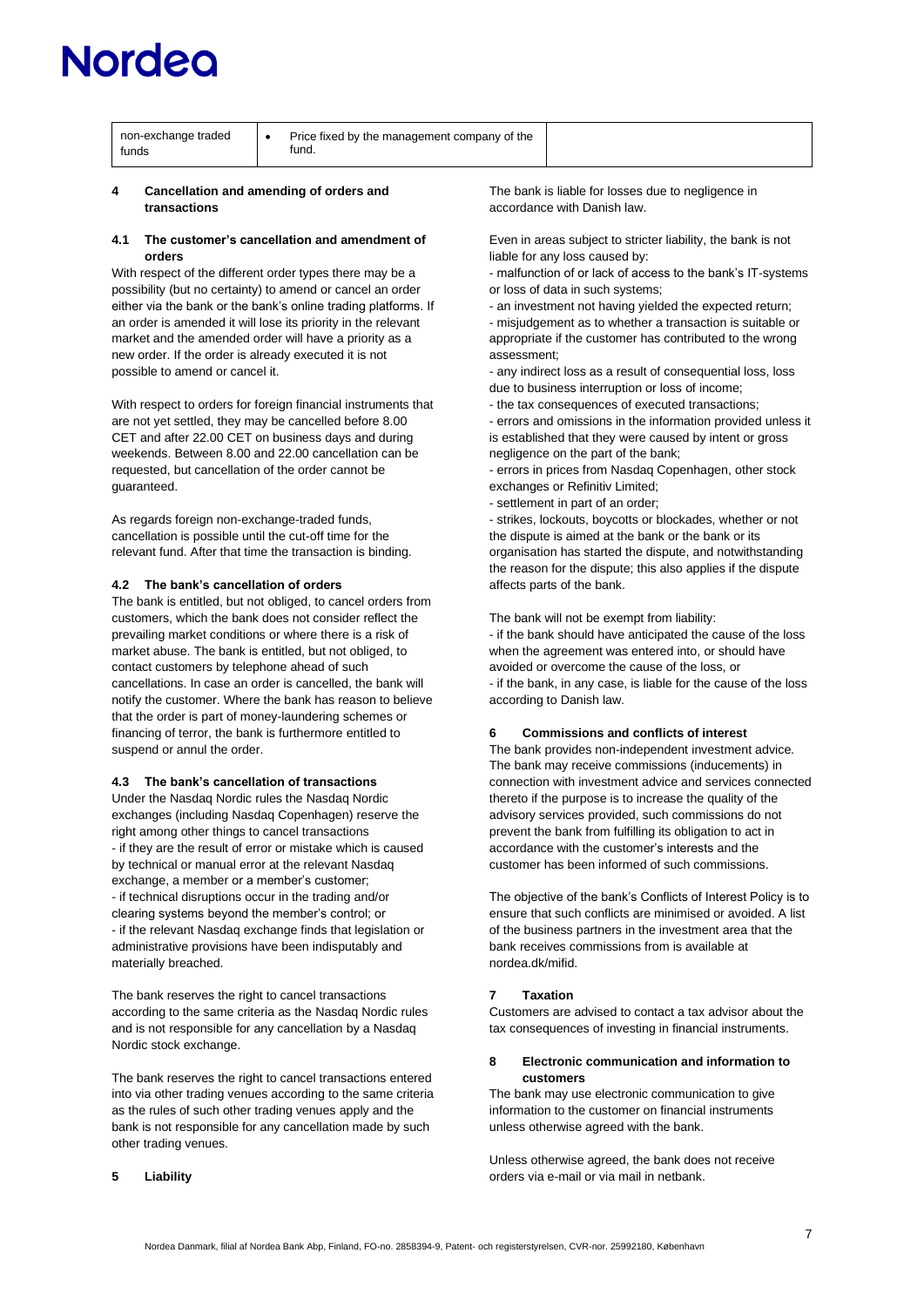Prior to the execution of an order, the customer will be informed about all costs connected with the execution of the order. Each cost will be divided into categories. This applies for investment advice and execution only services.

The customer also receives a separate annual aggregated overview of the costs that the customer has paid to the bank during the year.

### **9 Recording and storing of conversations**

The bank records and retains telephone conversations and other electronic communication which may be assumed to result in a transaction with financial instruments, for example when the customer submits orders for trading or instructions regarding the customer's custody account. Copies of recorded conversations and retained electronic communication with customers will be made available on request for a period of five years. The customer shall be entitled to review recorded conversations and retained electronic communication on request and subject to a reasonable fee as may be charged by the bank.

You can read more about how the bank processes data in the Data Processing Policy.

# **10 About the bank**

The bank is a branch of Nordea Bank Abp, Finland.

The bank may be contacted at Grønjordsvej 10, PO Box 850, 0900 Copenhagen C, telephone +45 33 33 33 33, nordea.dk.

Communication will be in Danish unless otherwise agreed or given the circumstances.

### **11 Trade organisations**

The bank is a member of the Danish Bankers Association, the Danish Securities Dealers Association and other relevant trade organisations.

### **12 Supervisory authority**

The bank as a branch of Nordea Bank Abp established in Finland and under supervision by:

The European Central Bank (ECB) Sonnemannstrasse 22, 60314 Frankfurt am Main, Germany Telephone: +49 69 1344 0

Financial Supervisory Authority *(Finansinspektionen)* Snellmannsgatan 6, PB 103, 00101 Helsinki E-mail: fiva@fiva.fi Telephone: +358 (0) 9 183 51

The bank is also due to Danish legislation under supervision by:

The Danish Financial Supervisory Authority (*Finanstilsynet) (FT. no. 2222)* E-mail: Finanstilsynet@ftnet.dk Århusgade 110, 2100 Copenhagen Ø, Telephone +45 33 55 82 82.

### **13 Market manipulation**

Buying or selling financial instruments can be a punishable offence if the customer has knowledge of non-published information that may have a significant impact on the price of such financial instruments (insider dealings). Furthermore, it is illegal to spread false, misleading, tendentious or confidential information, rumours about the issuers or listed securities or in any way attempt to influence the price of financial instruments by dishonest means (market manipulation).

It is not allowed to influence the immediate transaction price by placing opposite orders in the market where the customer wants to buy or sell securities. Such behaviour is considered price manipulation and constitutes market manipulation, which is a violation of the market manipulation regulation.

Market manipulation is punishable by fines or imprisonment.

### **14 Complaints**

If a disagreement with the bank is not settled to the customer's satisfaction, complaints may be submitted to the customer service manager (kundeservicechefen). The customer should contact Nordea, Kundeservicechefen, PO box 850, 0900 Copenhagen C.

Personal customers can submit complaints about the bank to the Danish Financial Complaint Board, St. Kongensgade 62, 2nd floor, 1264 Copenhagen C. See also www.fanke.dk.

Any complaints about the bank's treatment of personal data may be submitted to the Danish Data Protection Agency, Borgergade 28, 5, 1300 Copenhagen K. [www.datatilsynet.dk.](http://www.datatilsynet.dk/)

# **15 Changes**

The bank may change these terms and conditions by giving one month's notice. Amendments concerning new products or improving the terms and conditions of the customer can be made by giving less than one month's notice. Changes will be published on Nordea.dk/mifid and in the bank's online trading platforms, where the terms and conditions in force (from time to time) can be found. The bank may also choose to inform about such changes by letter and/or by advertisements in the press, if appropriate.

### **16 Danish law and jurisdiction**

Danish law applies in legal disputes and such disputes shall be settled by Danish courts.

### **17 Costs**

This section does not apply to transactions in derivatives. The prices of such transactions are quoted when the individual contracts are concluded and specified as part of the advisory services provided beforehand.

Brokerage fees are calculated on the basis of the market value and marked separately on the trade confirmation. For buy orders the brokerage fee is added to the settlement amount and for sell orders it is deducted.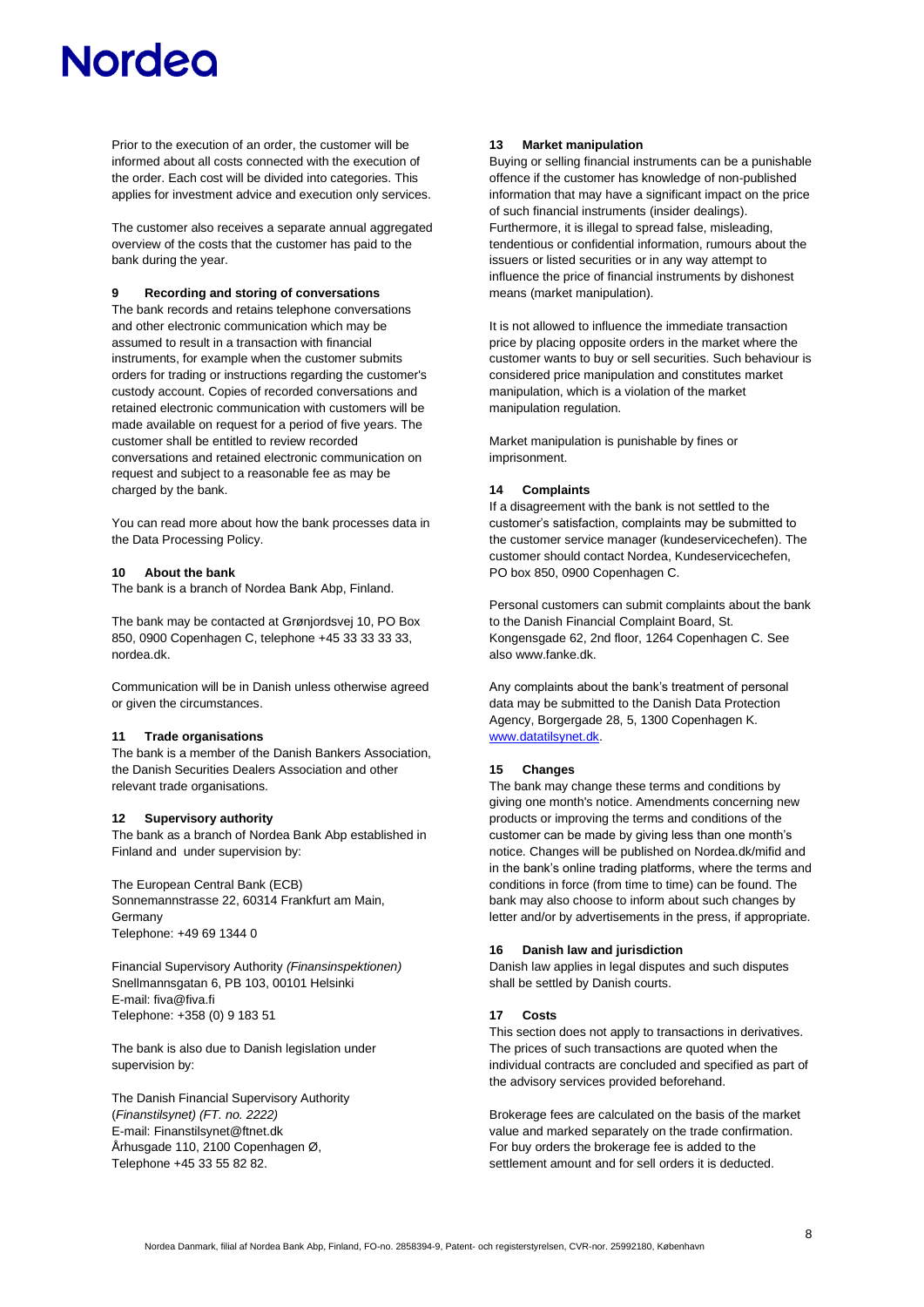# **17.1 Bonds**

| Trading via online trading platforms* |  |  |  |  |  |  | i) |
|---------------------------------------|--|--|--|--|--|--|----|
|---------------------------------------|--|--|--|--|--|--|----|

| Type of security | <b>Brokerage fee</b>                  |
|------------------|---------------------------------------|
| Danish bonds     | 0.10% of market value, minimum DKK 29 |

\*This brokerage fee does not apply to Private Banking customers with investment advisory agreements or wealth management agreements. For Private Banking<br>customers with these agreements, the brokerage fee for trading via Pr above conditions for trading.

# **ii) Trading via the bank's offices or Private Banking**

| Type of security                             | <b>Brokerage fee</b>                                                                                                                                                                                              |
|----------------------------------------------|-------------------------------------------------------------------------------------------------------------------------------------------------------------------------------------------------------------------|
| Danish, Swedish, Norwegian and Finnish bonds | 0.30% of the market value below DKK 200,000,<br>minimum DKK 175 and maximum DKK 300<br>0.15% of the market value of DKK 200,000 up to DKK 3m,<br>maximum DKK 3,000<br>0.10% of the market value of DKK 3m or more |
| Swedish premium bonds                        | 0.75% of the market value, minimum DKK 175                                                                                                                                                                        |
| Other foreign bonds                          | 0.25% of the market value below DKK 200,000, minimum<br><b>DKK 300</b><br>0.25% of the market value between DKK 200,000 and<br>DKK 3m, Maximum DKK 3,750<br>0.125% of the market value of DKK 3m or more          |

# **17.2 Shares**

No minimum brokerage fee is charged for orders relating to buying listed shares issued by Nordea Bank Abp. In addition to brokerage fees, foreign stock exchange levies or taxes, if any, will be charged. It is the trading venue of

the relevant shares, which determines the brokerage fee for the relevant transaction. The sale or purchase of e.g. Danish shares listed on a foreign trading venue will be subject to the foreign brokerage fee for that trading venue.

# **i) Trading via online trading platforms\***

| Type of security                                                                                                                                                                                  | <b>Brokerage fee</b>                      |
|---------------------------------------------------------------------------------------------------------------------------------------------------------------------------------------------------|-------------------------------------------|
| Shares, warrants, subscription rights, listed funds and<br>investment funds from Denmark, Sweden, Norway and<br>Finland                                                                           | 0.10% of the market value, minimum DKK 29 |
| Shares, warrants, subscription rights and listed funds from<br>Germany, United Kingdom, France, the Netherlands,<br>Switzerland, Belgium, Spain, Portugal, Italy, Canada and<br>the United States | 0.20% of the market value, minimum DKK 29 |
| Foreign non-exchange-traded funds                                                                                                                                                                 | 0.60% of market value, minimum DKK 150    |

\*This brokerage fee does not apply to Private Banking customers with investment advisory agreements or wealth management agreements. For Private Banking customers with these agreements, the brokerage fee for trading via Private Banking below applies, however, the minimum brokerage fee is payable according to the above conditions for trading.

### **ii) Trading via the bank's offices or Private Banking**

| Type of security                                                                                 | <b>Brokerage fee</b>                                                                                                                    |
|--------------------------------------------------------------------------------------------------|-----------------------------------------------------------------------------------------------------------------------------------------|
| Danish, Swedish, Norwegian and Finnish shares and<br>investment fund units and Danish fund units | 0.75% of the market value below DKK 100,000,<br>minimum DKK 175 and maximum DKK 500<br>0.50% of the market value of DKK 100,000 or more |
| Danish subscription rights and warrants                                                          | 1.00% of market value, minimum DKK 75                                                                                                   |
| Swedish, Norwegian and Finnish subscription rights and<br>warrants                               | 0.75% of the market value below DKK 100,000,<br>minimum DKK 175 and maximum DKK 500<br>0.50% of the market value of DKK 100,000 or more |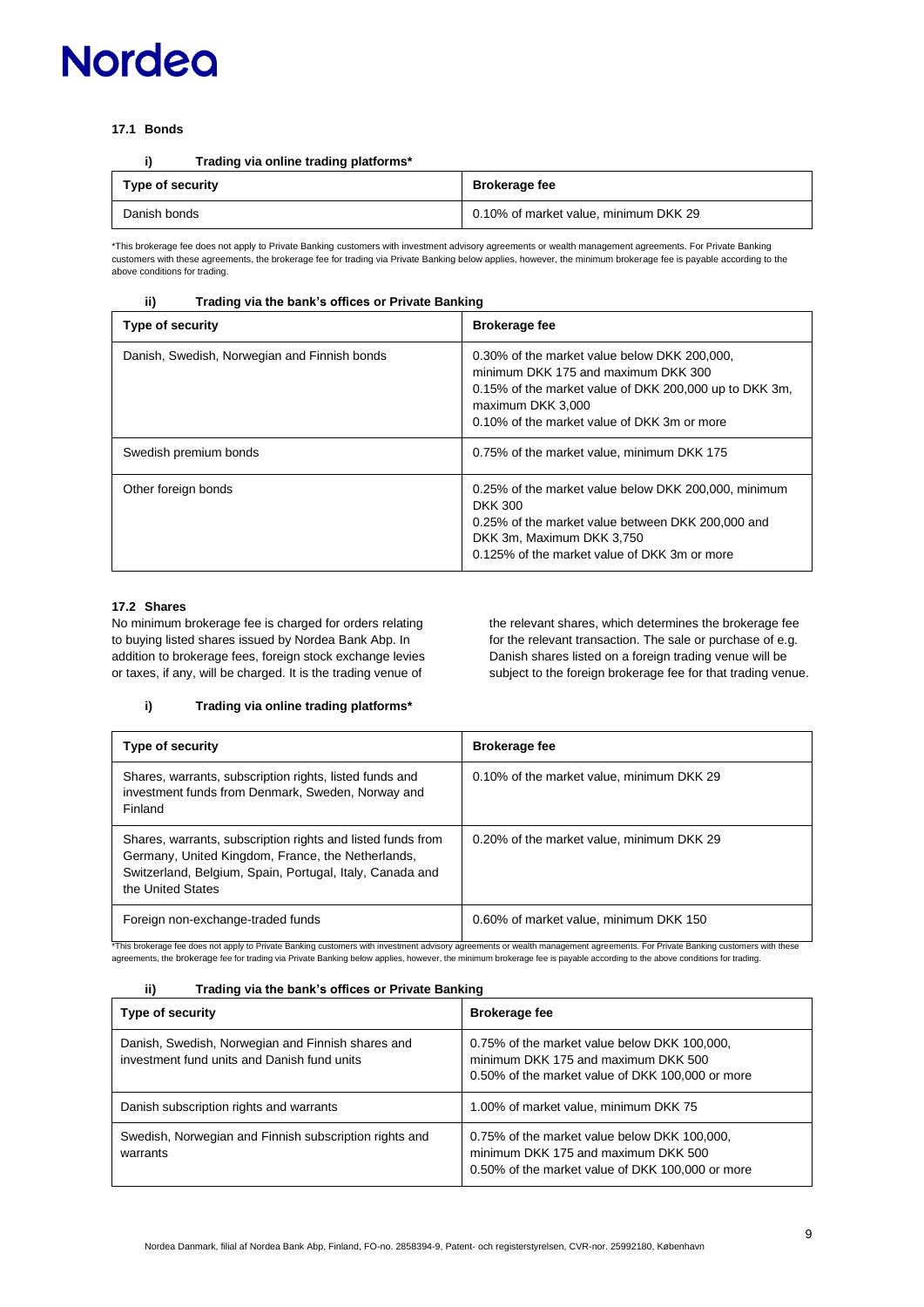| Unlisted Danish, Swedish, Norwegian and Finnish shares                             | 1.00% of market value, minimum DKK 175 |
|------------------------------------------------------------------------------------|----------------------------------------|
| Foreign shares, warrants, subscription rights and foreign<br>exchange-traded funds | 1,00% of market value, minimum DKK 500 |
| Foreign non-exchange-traded funds                                                  | 1.00% of market value, minimum DKK 500 |

# **17.3 Certificates**

### **i) Trading via online trading platforms \***

| Type of security      | <b>Brokerage fee</b>                                                         |
|-----------------------|------------------------------------------------------------------------------|
| Nordea's certificates | There is no brokerage fee for buying and selling of Nordea's<br>certificates |

\*This brokerage fee does not apply to Private Banking customers with investment advisory agreements or wealth management agreements. For Private Banking customers with these agreements, the brokerage fee for trading via Private Banking below applies, however, the minimum brokerage fee is payable according to the above conditions for trading

### **ii) Trading via the bank's offices or Private Banking**

| Type of security      | <b>Brokerage fee</b>                                                                                                                |
|-----------------------|-------------------------------------------------------------------------------------------------------------------------------------|
| Nordea's certificates | 0.75% of the market value below DKK 100,000,<br>minimum DKK 175 and maximum DKK 500<br>0.50% of market value of DKK 100,000 or more |

### **17.4 Other certificates**

See the section on shares.

### **17.5 Units in investment funds**

The value of a fund is calculated several times a day. By dividing the value by the total number of units, the net asset value of a unit can be calculated. The net asset value reflects the real value of a unit in a given fund.

The net asset value of investment fund units is published for instance in the official list from OMX Copenhagen.

Trading prices of investment fund units are quoted on a current basis by the bank used by the investment fund. Prices are quoted in relation to the net asset value. The spread between the bid/offer prices and the net asset value depends on the supply and demand balance for the units concerned. The highest bid price/lowest offer price are the issue/redemption prices stated by the investment fund.

### **Nordea Invest:**

The brokerage fees below applies, however there is no minimum brokerage fee when *buying* units in the investment fund Nordea Invest.

### **i) Trading via online trading platforms\***

| Nordea Invest | <b>Brokerage fee</b>                  |
|---------------|---------------------------------------|
| All funds     | 0.10% of market value, minimum DKK 29 |

\*This brokerage fee does not apply to Private Banking customers with investment advisory agreements or wealth management agreements. For Private Banking customers with these agreements, the brokerage fee for trading via Private Banking below applies, however, the minimum brokerage fee is payable according to the above conditions for trading.

### **ii) Trading via the bank's offices or Private Banking**

| Nordea Invest                                                         | <b>Brokerage fee</b>                                                                                                                |
|-----------------------------------------------------------------------|-------------------------------------------------------------------------------------------------------------------------------------|
| Equity-based funds as well as Basis 3 and Basis 4,                    | 0.75% of the market value below DKK 100,000,<br>minimum DKK 175 and maximum DKK 500<br>0.50% of market value of DKK 100,000 or more |
| Bond-based funds as well as Basis 1, Basis 2 and<br>Stabil Balanceret | 0.30% of the market value below DKK 200,000,<br>minimum DKK 175 and maximum DKK 300                                                 |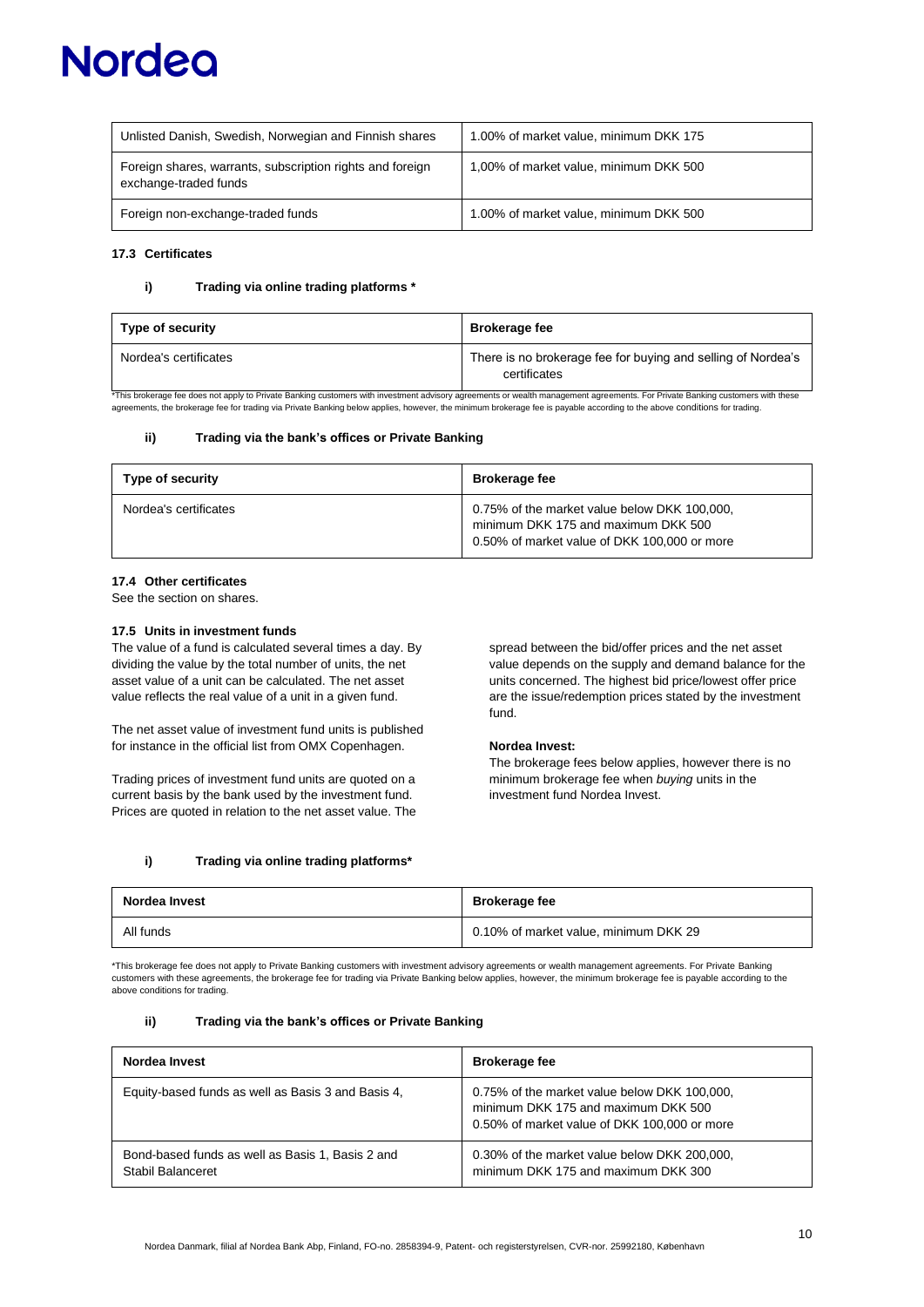# **Norded**

| 0.15% of the market value of DKK 200,000 or more, |
|---------------------------------------------------|
| Maximum DKK 3,000                                 |
| 0.10% of market value of DKK 3m or more           |
|                                                   |

### **17.6 Other investment funds**

See the section on shares.

#### **17.7 Pro forma transactions**

| Danish and foreign securities | <b>Price</b>                   |
|-------------------------------|--------------------------------|
| Pro forma transactions        | DKK 175 per trade (two trades) |

### **17.8 Foreign currency trading in connection with financial instruments transactions**

When trading financial instruments denominated in other currencies than DKK, the bank will carry out the foreign exchange transactions that are necessary to effect the financial instruments trade. Settlement of financial instruments transactions takes place in DKK unless otherwise agreed.

If foreign currency is bought or sold in connection with financial instruments transactions, the bank's terms for settlement of foreign exchange transactions will apply.

In respect of all transactions not settled at the current exchange rate, the final settlement amount may deviate from the amount, which is calculated when the order is placed on the basis of the most recently quoted exchange rate.

**i) Trading via online trading platforms** Settlement takes place at the current exchange rate plus/minus the foreign currency margin and any forward premium/discount.

The applicable premium/discount is available on nordea.dk/mifid.

### **ii) Trading via the bank's offices or Private Banking**

Transactions in bonds of less than the equivalent of DKK 3m are normally settled at the official exchange rate plus/minus the foreign currency margin and any forward premium/discount.

For transactions executed before 13.00 CET the official exchange rate quoted by the Danish central bank applicable for that day is used.

For transactions executed after 13.00 CET the official exchange rate quoted by the Danish central bank applicable for the next business day is used.

For some bonds settlement always takes place at the current exchange rate plus/minus the

foreign currency margin and any forward premium/discount.

Transactions in shares of less than the equivalent of DKK 3m are generally settled at the current exchange rate plus/minus the foreign currency margin and any forward premium/discount.

Transactions in markets in the East Asia, South East Asia, Oceania and certain other markets are excepted. In these markets transactions are settled at the official exchange rate plus/minus the foreign currency margin and any forward premium/discount. This may also be the case for transactions executed in the US and Canada after 17.30.

For transactions executed before 13.00 CET the official exchange rate applicable for that day is used. For transactions executed after 13.00 CET the official exchange rate applicable for the next business day in Denmark is used.

For transactions in bonds and shares exceeding the equivalent of DKK 3m, the market value will always be locked in immediately at the current exchange rate plus/minus the foreign currency margin and any forward premium/discount.

Transactions in markets in the US and Canada executed after 17.30 CET are excepted. These may also be settled at the price applicable at the origination of the transaction before noon Danish time on the next business day in Denmark after the trading day plus/minus the usual foreign currency margin and any forward premium/discount.

Further information on foreign exchange trading is available from the bank's offices.

### **17.9 Custody Service fees**

Custody fees are payable semi-annually in June and December for financial instruments registered on open custody accounts, equity savings accounts, collateral accounts and custody accounts attached to defined contribution and annuity certain schemes.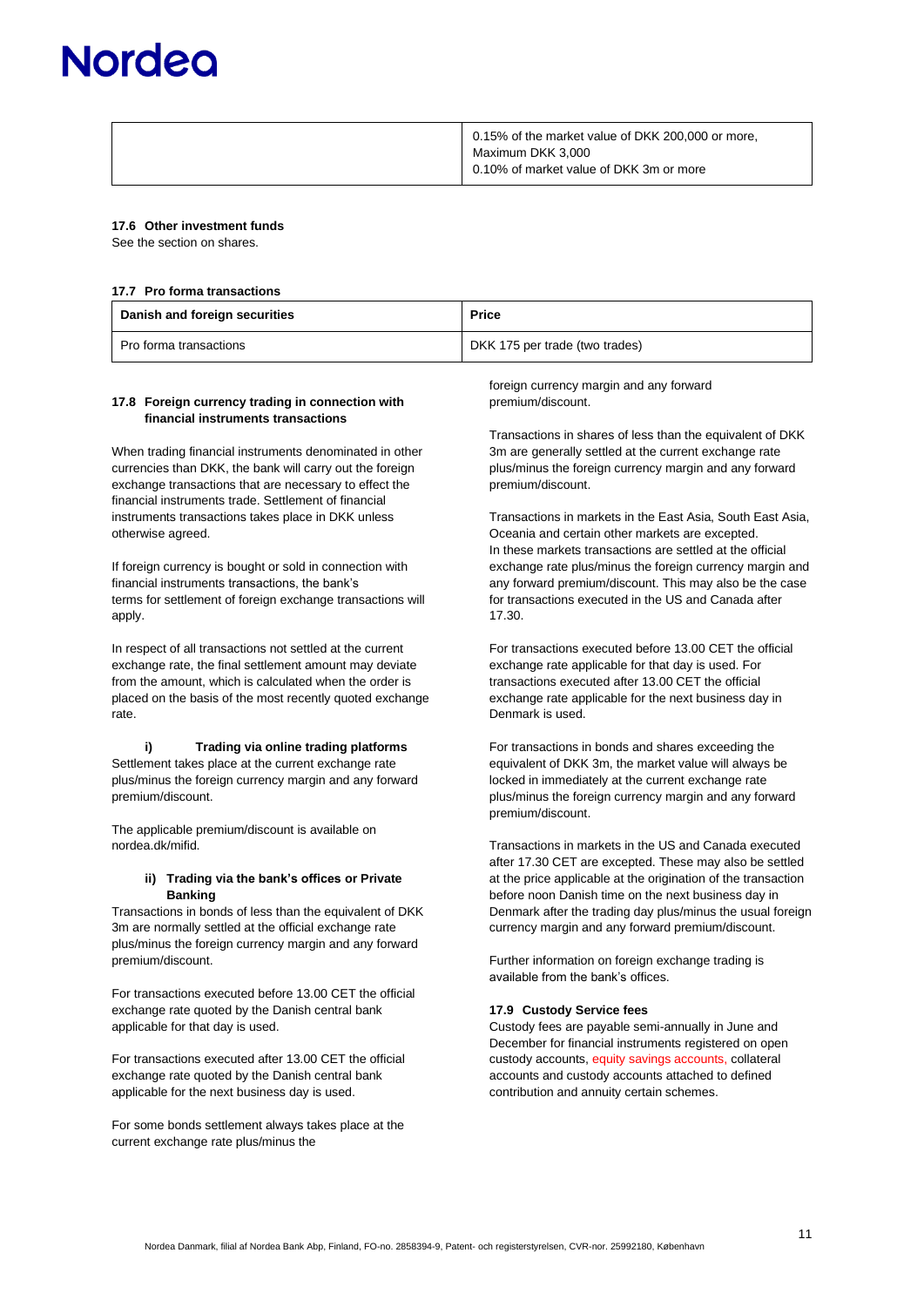# **i) Danish and foreign financial instruments registered with VP**

| <b>Bonds</b>                            | Per statement etc               |
|-----------------------------------------|---------------------------------|
| Statement of coupon payments            | DKK 10 + VAT (free via Netbank) |
| Statement of bonds drawn for redemption | DKK 10 + VAT (free via Netbank) |
| Fee for VP account                      | DKK 40 annually + VAT           |

| <b>Shares and investment fund units</b> | Per statement etc                                                         |
|-----------------------------------------|---------------------------------------------------------------------------|
| Dividend certificates, allocation       | DKK 40 per security code per allocation<br>(free for Nordea Invest funds) |

| <b>Other transactions</b>                                     |                                                                           |
|---------------------------------------------------------------|---------------------------------------------------------------------------|
| Statement of portfolio changes (not buying/selling)           | DKK 12.50 (free via Netbank)                                              |
| Other statements                                              | DKK 10 + VAT (free via Netbank)                                           |
| Transfer between own custody accounts without trading         | DKK 200 per security code, maximum DKK 675 per custody<br>account per day |
| Transfer of VP financial instruments to another bank          | DKK 200 per security code, maximum DKK 675 per custody<br>account per day |
| Selecting/deselecting notifications from VP                   | DKK 80 + VAT per custody account per day                                  |
| Settlement instruction through a 3 <sup>rd</sup> party broker | DKK 1500                                                                  |

| Other items per year                                                                | Annual fee for safe-keeping                                                                     |
|-------------------------------------------------------------------------------------|-------------------------------------------------------------------------------------------------|
| Mortgage deeds and other physical financial instruments                             | $0.16\%$ of nominal value + VAT<br>(may vary for certain physical Danish financial instruments) |
| Mortgage deeds                                                                      | DKK 40 per payment + VAT                                                                        |
| Fee for notice requiring payment                                                    | DKK $80 + VAT$                                                                                  |
| Pass-books from other banks                                                         | DKK 65 each + VAT                                                                               |
| Premium bonds                                                                       | DKK 4 each (incl monitoring services), minimum DKK 130<br>per custody account + VAT             |
| Premium bonds, payment of prizes                                                    | DKK 40 each + VAT                                                                               |
| Life policies, wills and deeds of conveyance                                        | DKK 65 each                                                                                     |
| Mortgage deeds registered to the mortgagor etc on which<br>no payments are received | DKK 65 each                                                                                     |

For special services, for instance receipt of principal payments on change of ownership, unscheduled principal payments or change of ownership fees etc, you will be charged a fee. Contact the bank for more information.